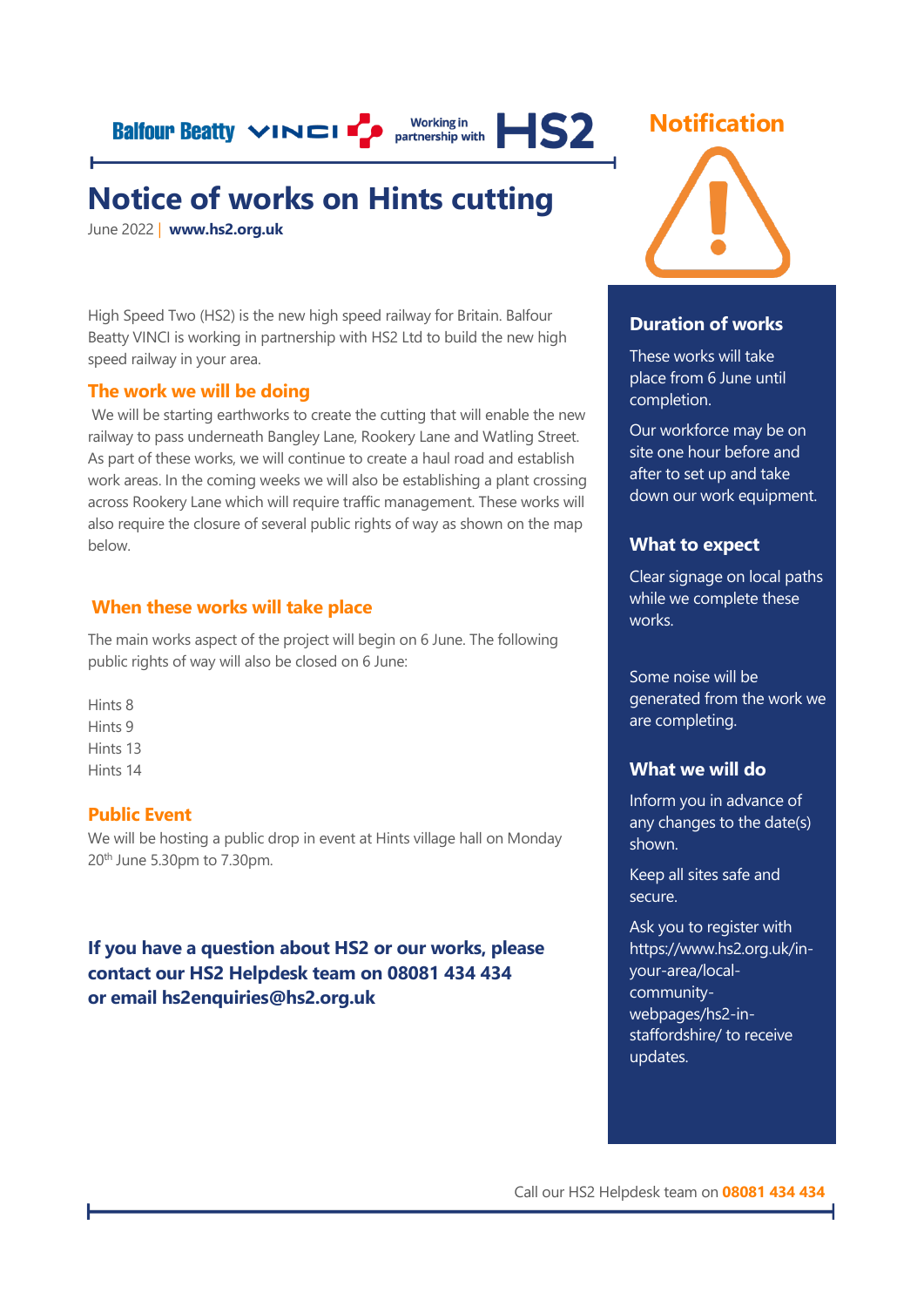

**Notice of works Hints cutting Notification** 

- PRoW Closure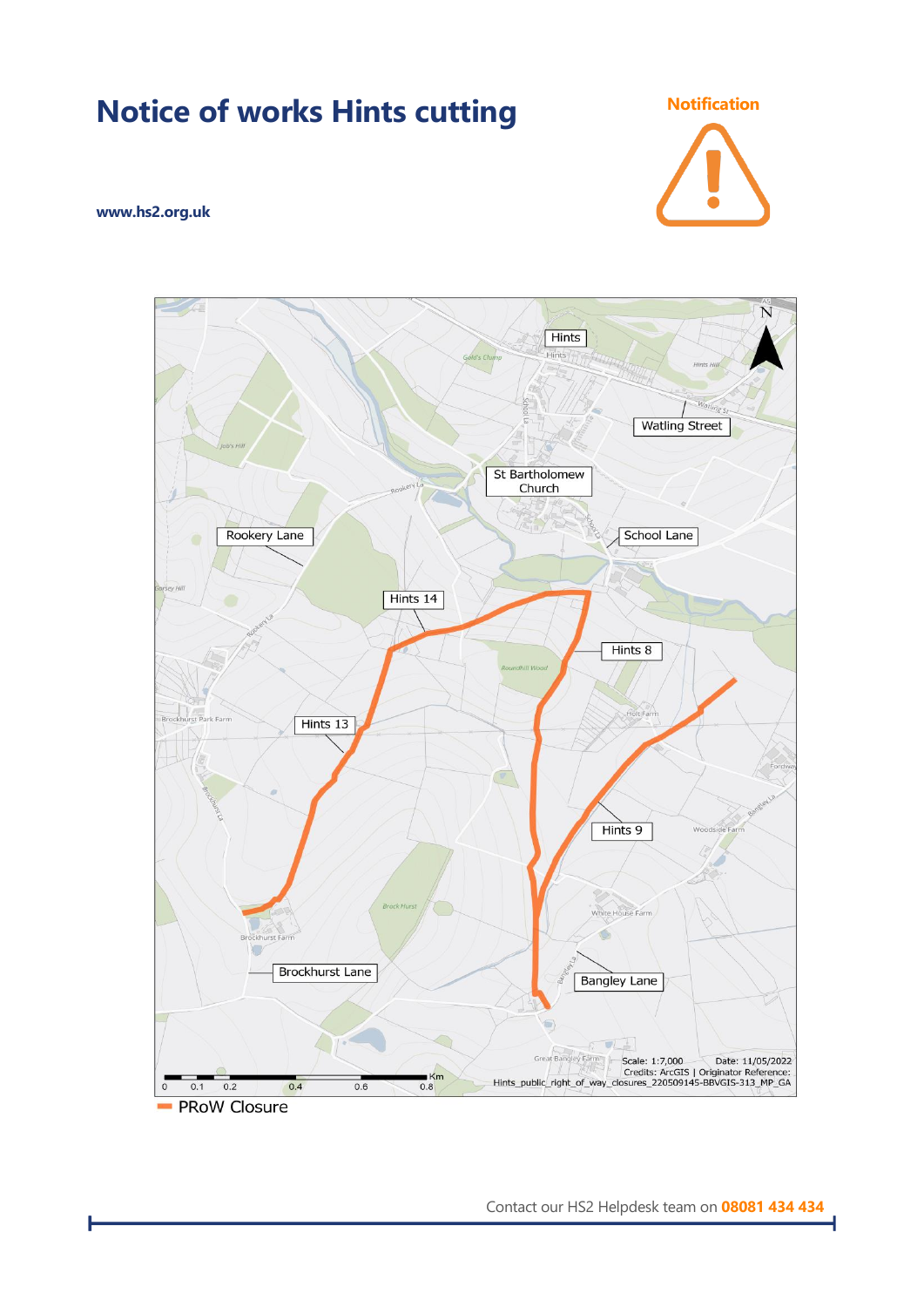#### **Location of traffic management** The map below outlines the location of the closure and accompanying diversion. **your area? What else is happening in**

#### **Contact our HS2 Helpdesk team**

Our team is here to listen and respond to your enquiry, complaint or feedback to help us be a good neighbour.

You can contact our Helpdesk team all day, every day of the year on:

Minicom: **08081 456 472** Freephone: **08081 434 434**

**Minicom: <b>08081 456 472** 

**Keep up to date with your local community website**  Email: **[hs2enquiries@hs2.org.uk](mailto:hs2enquiries@hs2.org.uk)**

#### **Keep up to date with your local community website**

To find out more about what's happening in your area and receive re[gular email updates, you ca](http://www.hs2inyourarea.co.uk/)n sign up to our local community websites **About our Community and Business Funds** at[: www.hs2inyourarea.co.uk.](http://www.hs2inyourarea.co.uk/)

#### **About our Community and Business Funds**

We are offering two funds that are available to local communities and businesses between the West Midlands and London, to help with the disruption caused by our construction work. These are the Community and Environment Fund (CEF) and the Business and Local Economy Fund  $D$ (BLEF).

The CEF is designed to give communities the opportunity to share in the benefits of HS2. It is an allocated fund that communities are able to apply for, to help to support local projects that aim to improve their local  $T$ e BLEF is designed to support local economies that may be disrupted to support local economies that may be disrupted to  $T$ area.

The BLEF is designed to support local economies that may be disrupted by the construction of HS2. BLEF grants are for local business support organisations and local authorities to help maintain business activity in local communities.

For more information about each of these funds, including how to apply, please visit:<https://www.groundwork.org.uk/hs2funds>